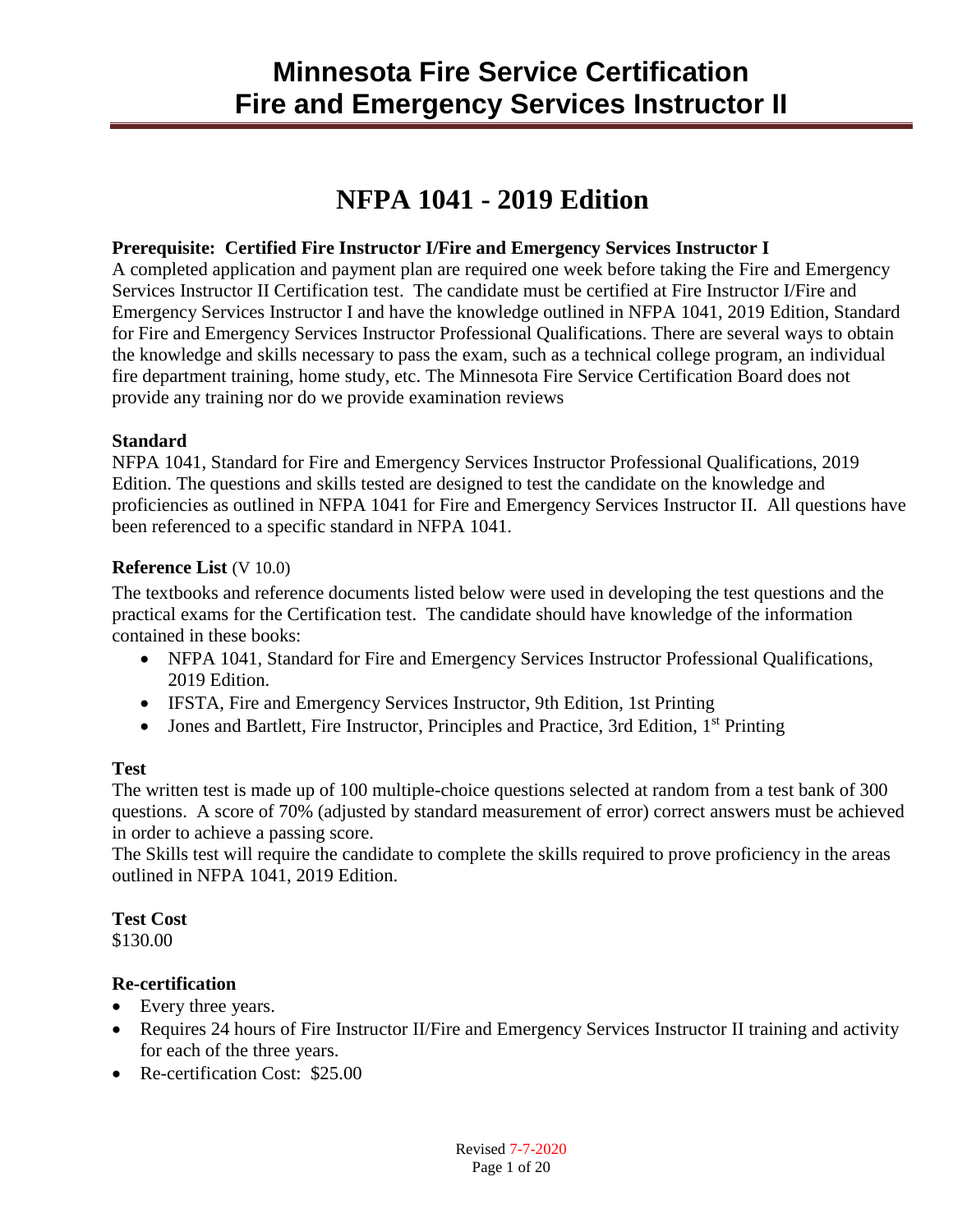# **Fire and Emergency Instructor II**

# **NFPA 1041 2019 Edition**



**Requirements:**

- **1. Required prerequisite of Instructor I / Fire and Emergency Services Instructor I.**
- **2. Completed application form and fee of \$130 is covered.**
- **3. Candidate has 60 days to complete the practical skills from date of written exam.**
- **4. Candidate must complete Stations 1-5 and evaluator will advise on 2 additional stations from Stations 6-9.**
- **5. All work must be original in nature.**
- **6. All the skill stations revolve around the candidate's Lesson Plan in Station I.**
- **7. Please contact the office regarding your specific project or idea to confirm that all requirements can be fulfilled. The course must include a skill station and supervision of other instructors.**
- **8. Please contact the office to schedule your practical examination.**
- **9. ALL DOCUMENTS MUST BE SUBMITTED VIA EMAIL AT LEAST 10 DAYS BEFORE THE CANDIDATE "CONDUCTS THE CLASS".** 
	- *a.* **The candidate must have covered all the elements in the score sheets in your submission.**
- *10.* **FOR THE TEST SITE** 
	- *a.* **One printed sets of skills for the lead evaluator.** *(These will not be returned.)*
	- **b. Copy of presentation on a flash drive.**

*NOTE: Requesting permission from accrediting agencies to conduct virtually.*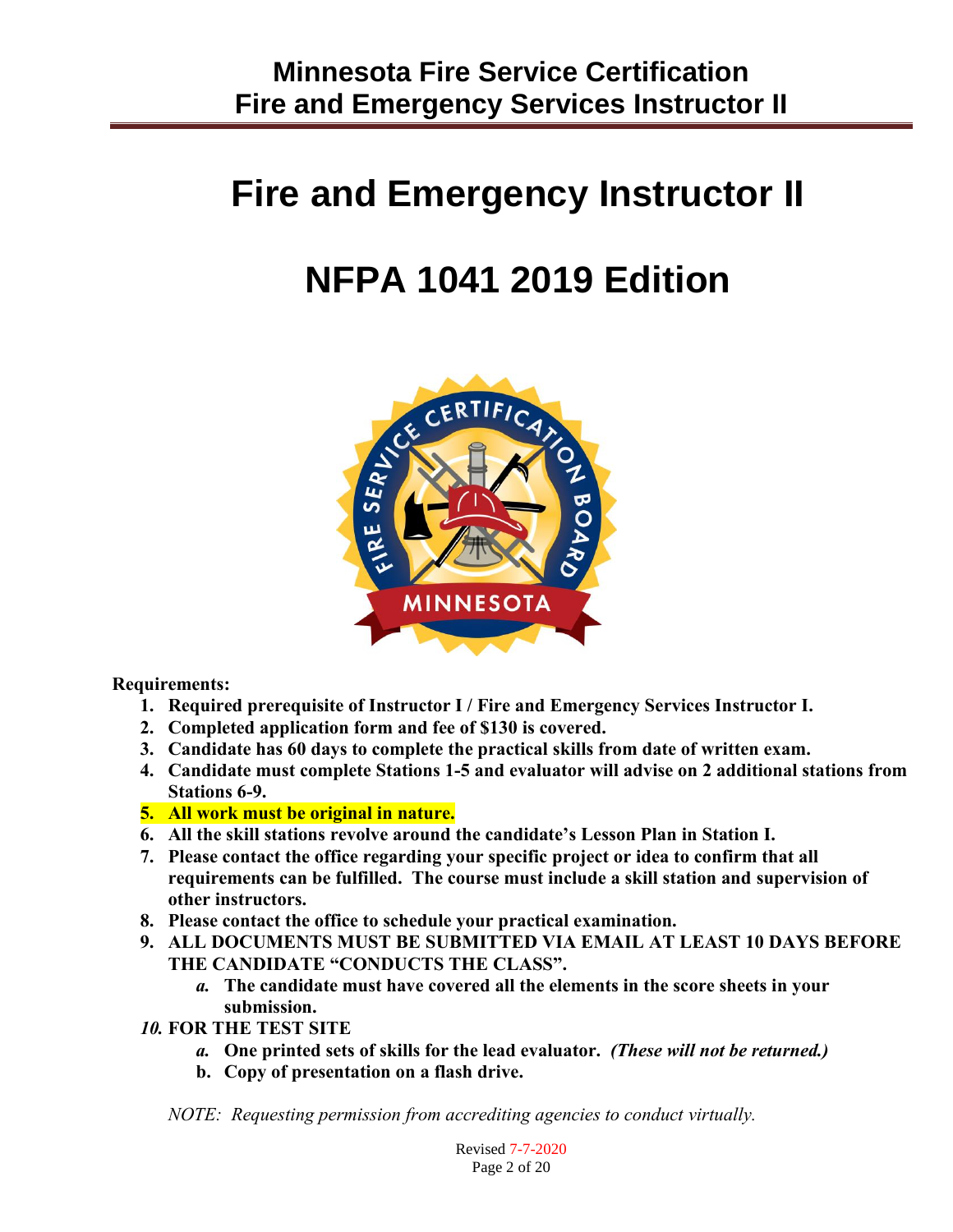## **SKILL STATION 1**

## **CREATE A LESSON PLAN**

#### **Reference: NFPA 1041 2019 Edition 5.3.2, 5.3.2 (b)**

Create a lesson plan, given a topic, learner characteristics, and a standard lesson plan format, so that the learning objectives, a course outline, course materials, instructional technology tools, an evaluation plan and learning objectives for the topic are addressed.

#### **Create a Lesson Plan**

This station requires that the examinee conduct research, develop behavioral objectives, assess student needs, and develop instructional technology tools, lesson outline techniques, evaluation techniques, and resource needs analysis.

#### **Evaluation Parameters**

For this performance examination station you are expected to demonstrate your ability to create a lesson plan for a fire or emergency services topic of your choice that meets the job performance requirements, audience characteristics, and follows a standard lesson plan format. This lesson plan must contain the learning objectives, a lesson outline, course materials, instructional aids, an evaluation plan and safety  $plan(s)$ . The lesson plan should identify the use of the four different types of instructing: lecture, illustration, demonstration and discussion.

#### **Performance Outcomes**

- 1. You are to develop a unique lesson plan that incorporates several instructors. The lesson plan must include a demonstration of a skill.
- 2. Identify the audience.
- 3. Use a standard Lesson Plan Format.

The completed lesson plan shall contain a course outline incorporating:

- 1. Four types of Instruction
- 2. Objectives reflect job performance/ continuing education requirements
- 3. Course Materials based on resource needs analysis
- 4. List Reference Materials / Identify research results
- 5. Student needs assessment
- 6. Instructional technology tools requirements
- 7. Evaluation Plan
- 8. Appropriate safety considerations/plan based on the topic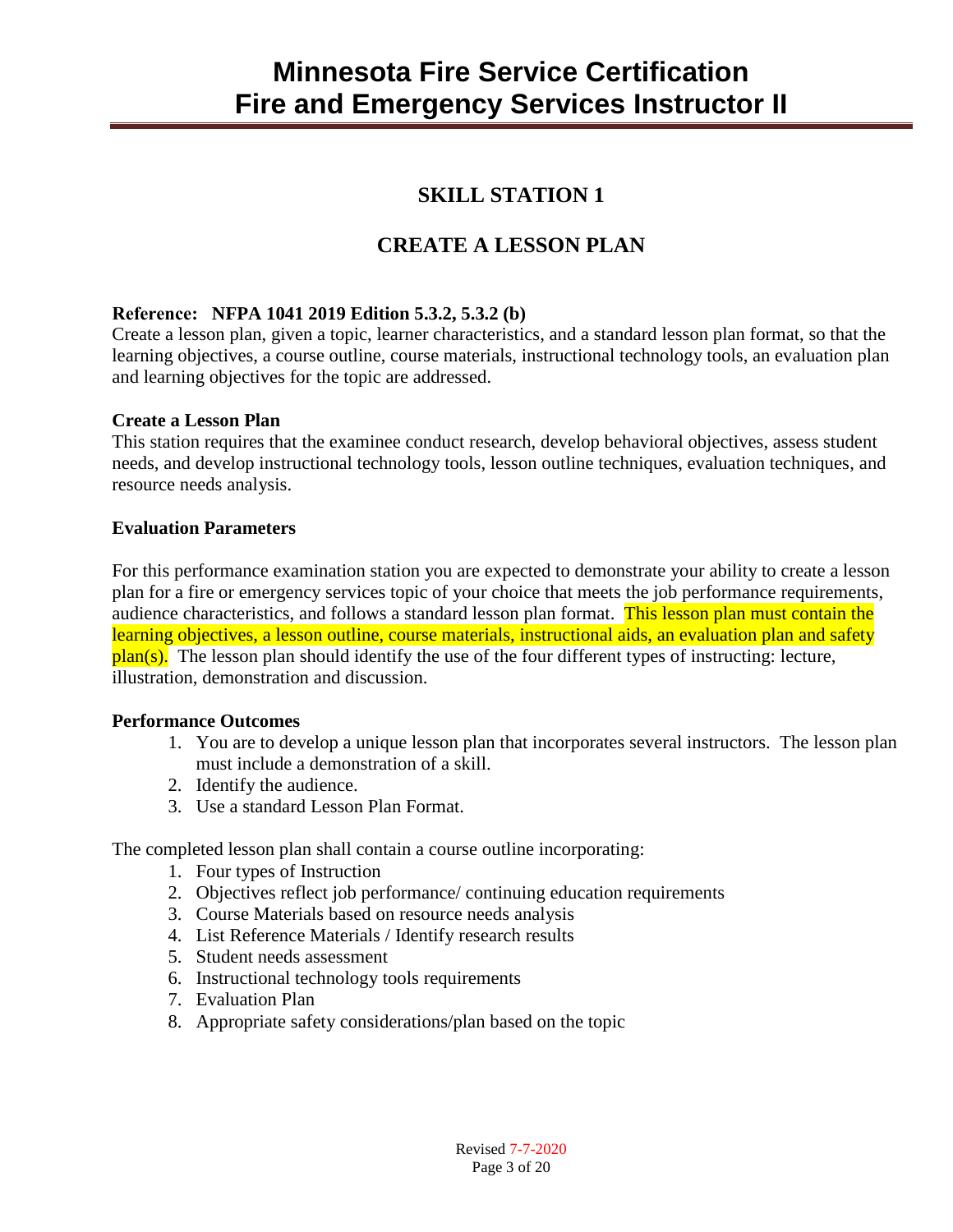## **SKILL STATION I**

## **CREATE A LESSON PLAN**

| <b>Candidate Number</b> |  |
|-------------------------|--|
|-------------------------|--|

Evaluator: \_\_\_\_\_\_\_\_\_\_\_\_\_\_\_\_\_\_\_\_\_\_\_\_\_\_\_\_\_\_\_\_\_\_\_\_\_\_\_\_\_\_\_\_\_

Did the candidate, as instructed, demonstrate competency in the following:

#### **Deduction Points**

#### **Lesson Plan**

|    | A course outline incorporating                                          |  |
|----|-------------------------------------------------------------------------|--|
|    | 1. Four types of Instruction                                            |  |
|    | 2. Objectives reflect job performance/continuing education requirements |  |
|    | 3. Course Materials based on resource needs analysis                    |  |
|    | 4. List Reference Materials / Identify research results                 |  |
|    | 5. Student needs assessment                                             |  |
|    | 6. Instructional technology tools requirements                          |  |
|    | 7. Evaluation Plan                                                      |  |
| 8. | <b>Safety Plan</b>                                                      |  |
|    |                                                                         |  |

Total Points Possible 100

**Total Deductions \_\_\_\_\_\_\_\_\_\_\_\_**

 **Score \_\_\_\_\_\_\_\_\_\_\_\_\_\_\_\_\_\_\_\_\_\_**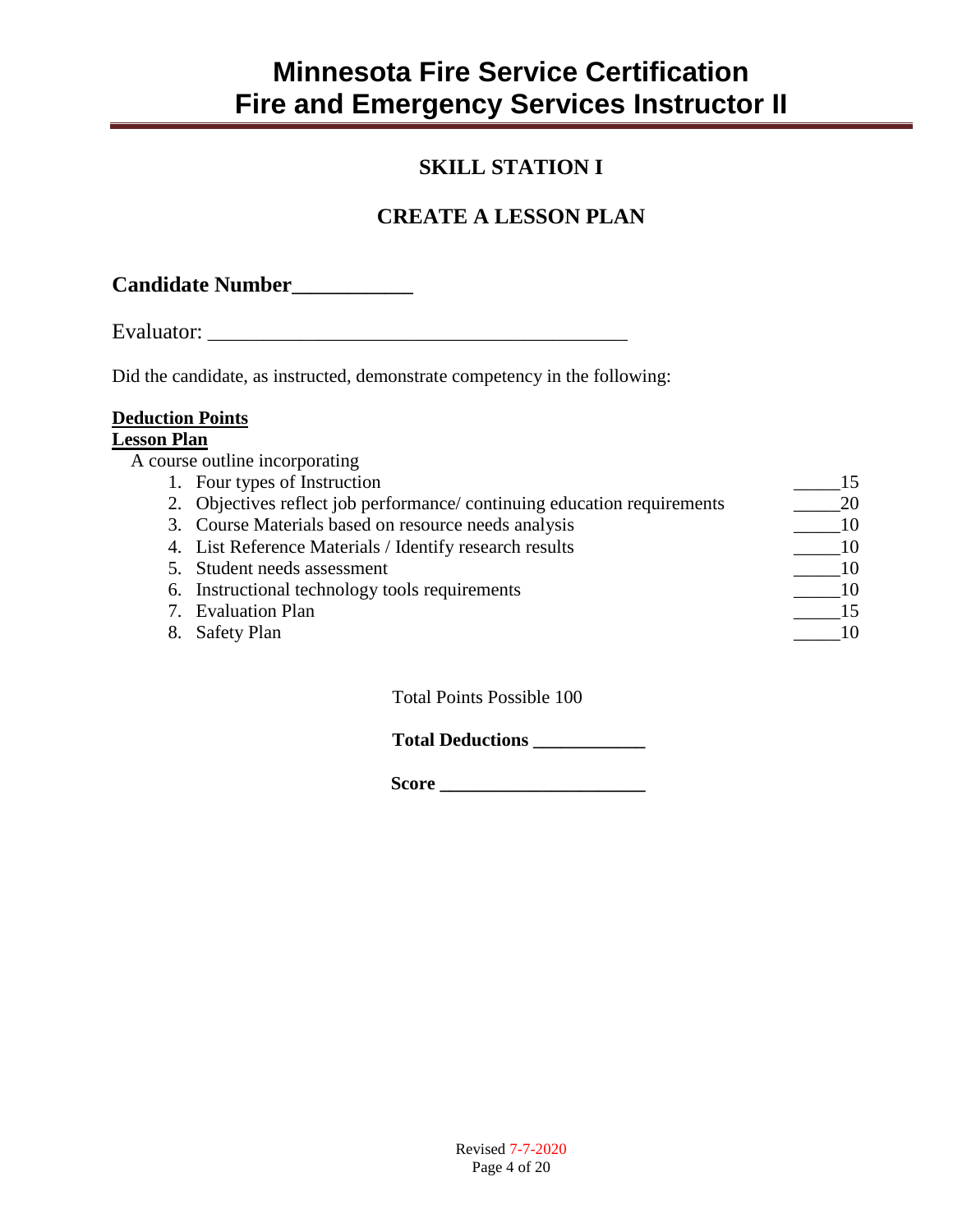### **SKILL STATION II**

## **COURSE BUDGET RECOMMENDATION**

#### **Reference: NFPA 1041 2019 Edition 5.2.3, 5.2.3 (b).**

Recommend budget needs, given training goals, AHJ budget policy, and current resources, so that the resources required to meet training goals are identified and documented.

#### **Evaluation Parameter:**

In this station you will formulate budget needs for the lesson plan developed in Station I for your department/entity given training goals, your department/entity budget policy and current resources. Resource analysis and preparation of supporting documentation must be included.

#### **Performance Outcomes**

- 1. The resources required to meet the training goals are identified.
- 2. The resources required to meet the training goals are documented.

#### **STUDENT SHALL SUBMIT PRIOR TO EXAMINATION**

- 1. Your organization's policy/procedure regarding budgeting. *(NOTE: If your organization does not have a published policy/procedure, create an appropriate policy/procedure.)*
- 2. A list of your organization's training goals pertaining to your topic.
- 3. A list of your organization's current training resources as related to this course.
- 4. Identification of additional/outside resources required for the course.
- 5. Written Budget Request for your lesson plan. (List needs, sources, mileage, facilities, personnel…)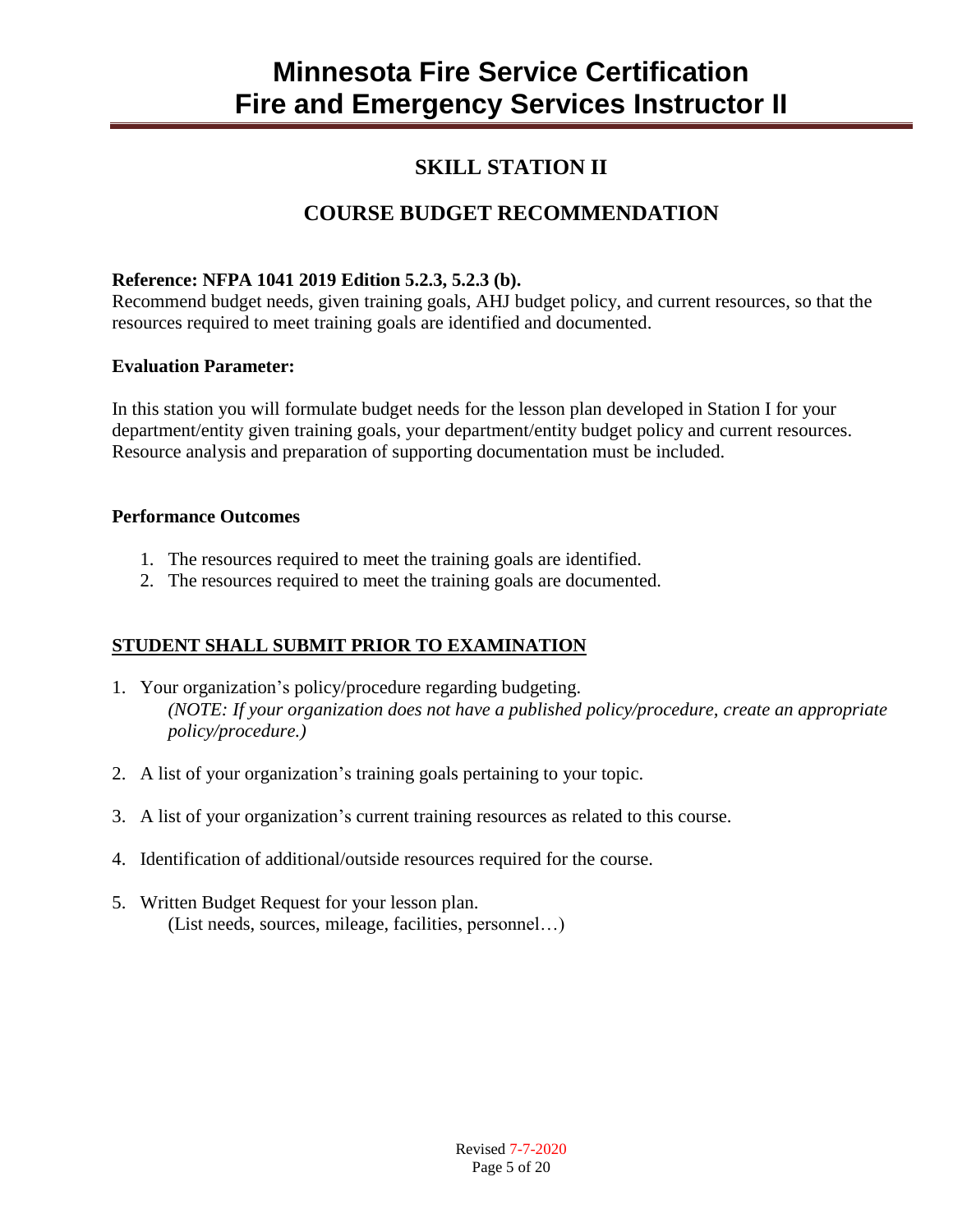## **SKILL STATION II**

### **COURSE BUDGET RECOMMENDATION**

Evaluator: \_\_\_\_\_\_\_\_\_\_\_\_\_\_\_\_\_\_\_\_\_\_\_\_\_\_\_\_\_\_\_\_\_\_\_\_\_\_\_\_\_\_\_\_\_

Did the candidate, as instructed, demonstrate competency in the following:

| 1. Provide Department/AHJ's Budget Policy/Procedure | <b>Deduction Points</b><br>15. |
|-----------------------------------------------------|--------------------------------|
| 2. Follow Department/AHJ budget policy              | 15                             |
| 3. Supply current training resources                | 15                             |
| 4. Training goals identified and documented         | 20                             |
| 5. Resource analysis and supporting documentation   | 15                             |
| 6. Provide written budget request for your course   | 10                             |
| 7. Included all needs in budget                     | 10                             |

Total Points Possible 100

**Total Deductions \_\_\_\_\_\_\_\_\_\_\_\_**

**Score \_\_\_\_\_\_\_\_\_\_\_\_\_\_\_\_\_\_\_\_\_\_**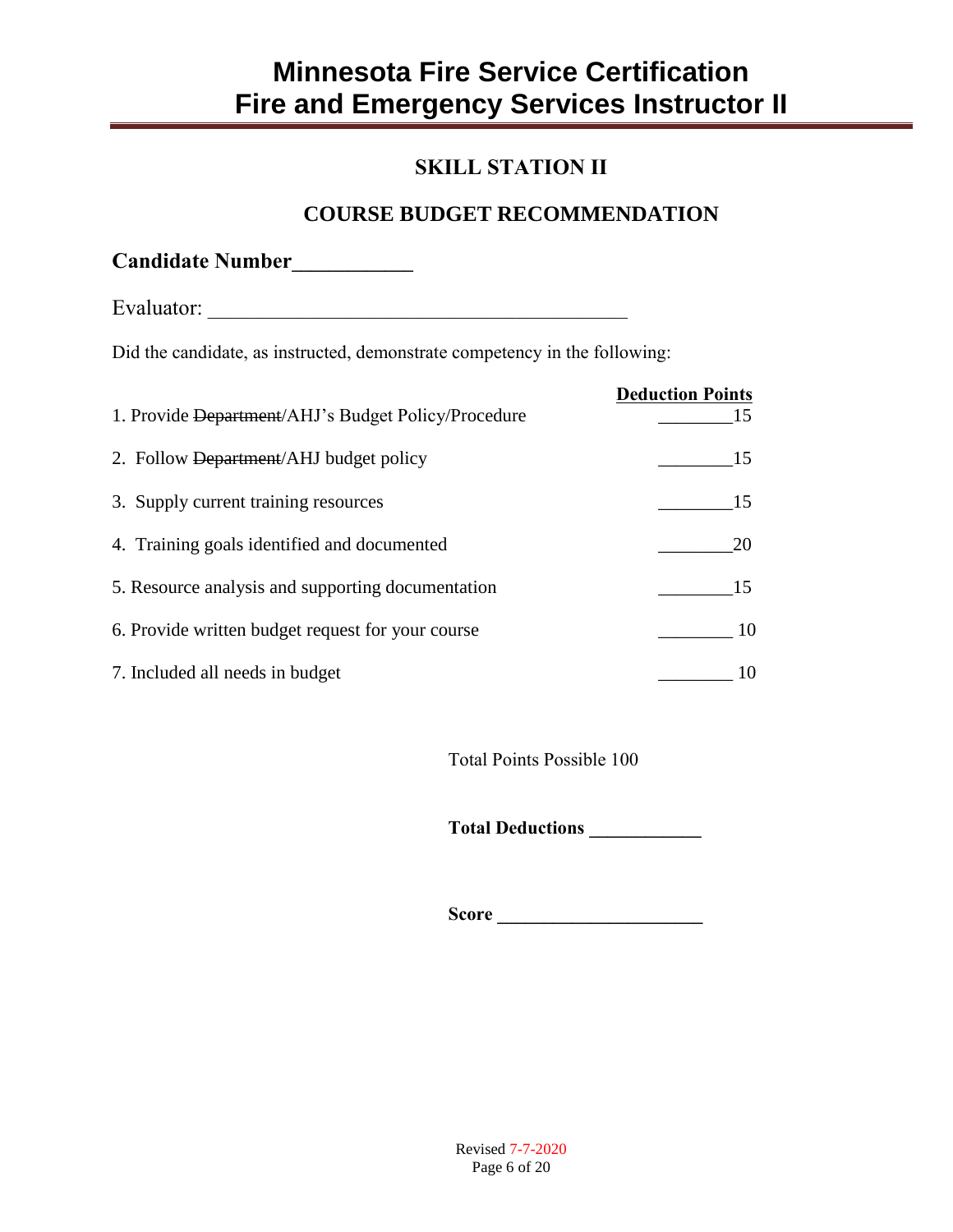### **SKILLS STATION III**

## **ACQUIRE TRAINING RESOURCES**

#### **Reference: NFPA 1041 2019 Edition 5.2.4, & 5.2.4 (b)**

Gather training resources, given an identified need, so that the resources are obtained within established timelines, budget constraints, and according to AHJ policy.

#### **Acquire Training Resources**

This station requires that the examinee performs the requirements **PRIOR** to the Practical Examination and provide the required documents to the test examiner.

#### **Evaluation Parameters**

Request and procure the items and facilities you need for your lesson plan in Station I. Assume your department has none of the items necessary to teach the class. The class will be conducted in 4 weeks. In this performance examination station you are expected to just provide the **proper paper work**, filled out correctly, and completely for the resources identified in Station 2.

Also required is a copy of your fire department's procurement policy/procedures.\*

1 Copy of Fire Department's Procurement Policy/Procedures.

*(Note: If your organization does not have a published policy or procedure, create an appropriate procedure.)*

- 2 Examples of items to be acquired, as outlined in Station 2 Budget Recommendation:
	- a. Textbooks and/or resources
	- b. Audio Visual Technology Tools. (Projector, Computer)
		- a. To be purchased or rented according to department policy.
	- c. Demonstration Props, Instructional Aides.
		- a. To be purchased or rented.
	- d. Consumables / Supplies.
		- a. To be purchased via a purchase order according to department policy.
	- e. Facilities
	- f. Personnel (Instructors, Volunteers…)

NOTE: You are required to provide this paper work.

#### **Performance Outcomes**

1. Provide and fill out the proper paper work correctly to acquire the above 5 items before coming to the practical examination.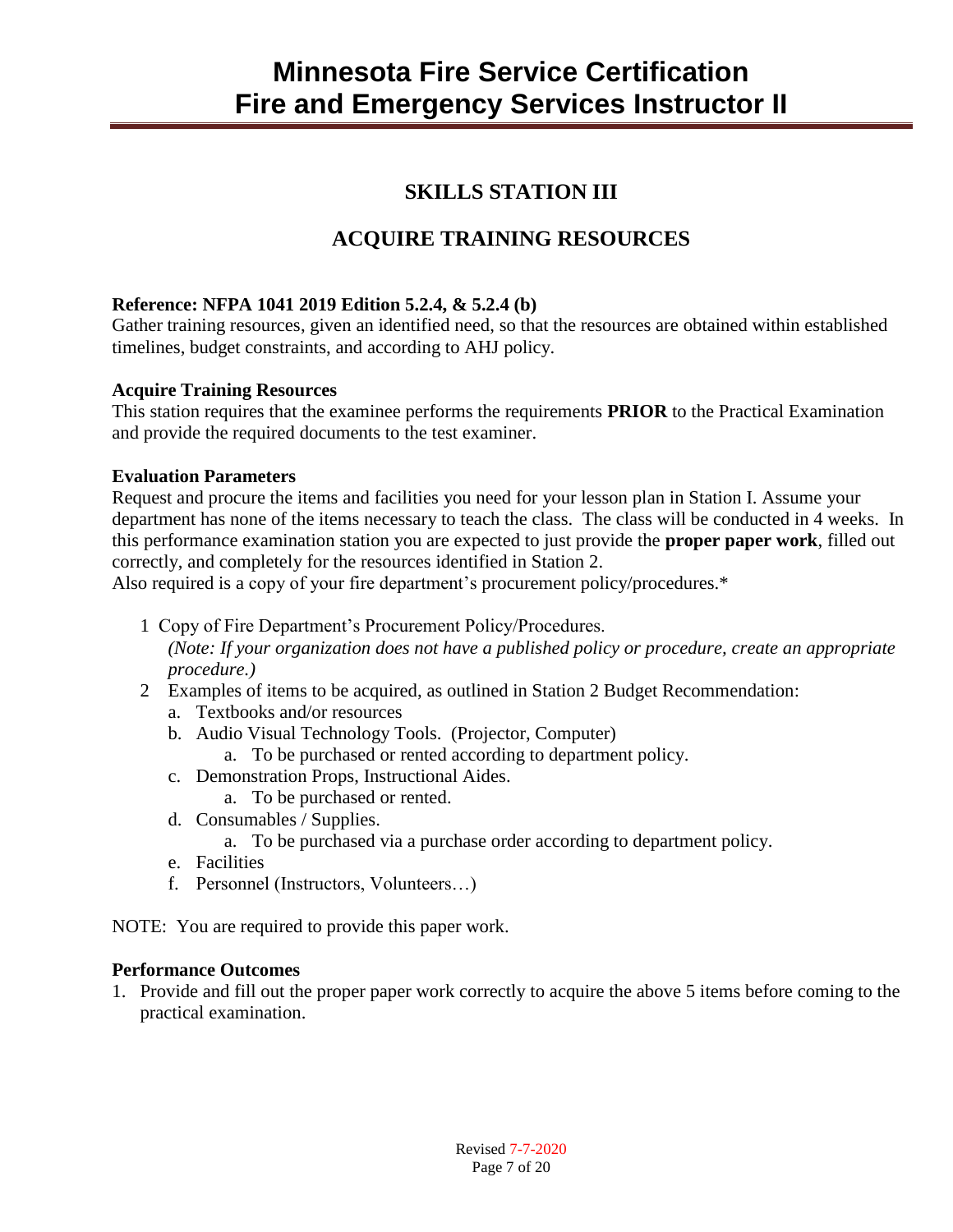### **SKILL STATION III**

## **ACQUIRE TRAINING RESOURCES**

| Candidate Number___________                                                                                                                                                                                                          |                                  |                                  |
|--------------------------------------------------------------------------------------------------------------------------------------------------------------------------------------------------------------------------------------|----------------------------------|----------------------------------|
| Evaluator:                                                                                                                                                                                                                           |                                  |                                  |
|                                                                                                                                                                                                                                      |                                  | <b>Deduction Points</b>          |
| 1. Provided AHJ procurement procedures<br>2. Follow AHJ written procedures.                                                                                                                                                          |                                  | $\frac{15}{2}$<br>$\frac{10}{2}$ |
| 3. Turn in minimum of 5 procurement requests that match resources identified in Lesson Plan                                                                                                                                          |                                  | - 5                              |
| <u> 1989 - Johann Barbara, martxa a</u>                                                                                                                                                                                              |                                  | $\frac{1}{\sqrt{2}}$ 5           |
| <u> 1980 - Johann John Stein, fransk politik (d. 1980)</u>                                                                                                                                                                           |                                  | $\frac{1}{\sqrt{5}}$             |
|                                                                                                                                                                                                                                      |                                  |                                  |
| 4. All information required is complete on minimum of five requests.                                                                                                                                                                 |                                  | $\frac{1}{\sqrt{5}}$             |
| the control of the control of the control of the control of the control of the control of                                                                                                                                            |                                  | $\frac{1}{\sqrt{2}}$ 5           |
| <u> 1980 - Johann John Harry Harry Harry Harry Harry Harry Harry Harry Harry Harry Harry Harry Harry Harry Harry Harry Harry Harry Harry Harry Harry Harry Harry Harry Harry Harry Harry Harry Harry Harry Harry Harry Harry Har</u> |                                  | $\frac{1}{\sqrt{2}}$ 5           |
|                                                                                                                                                                                                                                      |                                  |                                  |
| 5. Timelines met.                                                                                                                                                                                                                    |                                  | $\overline{\phantom{a}}$         |
|                                                                                                                                                                                                                                      |                                  | $\frac{5}{\sqrt{5}}$             |
|                                                                                                                                                                                                                                      |                                  | 5                                |
|                                                                                                                                                                                                                                      | <b>Total Points Possible 100</b> |                                  |
|                                                                                                                                                                                                                                      | Total Deductions                 |                                  |
|                                                                                                                                                                                                                                      |                                  |                                  |
|                                                                                                                                                                                                                                      | <b>Revised 7-7-2020</b>          |                                  |

Page 8 of 20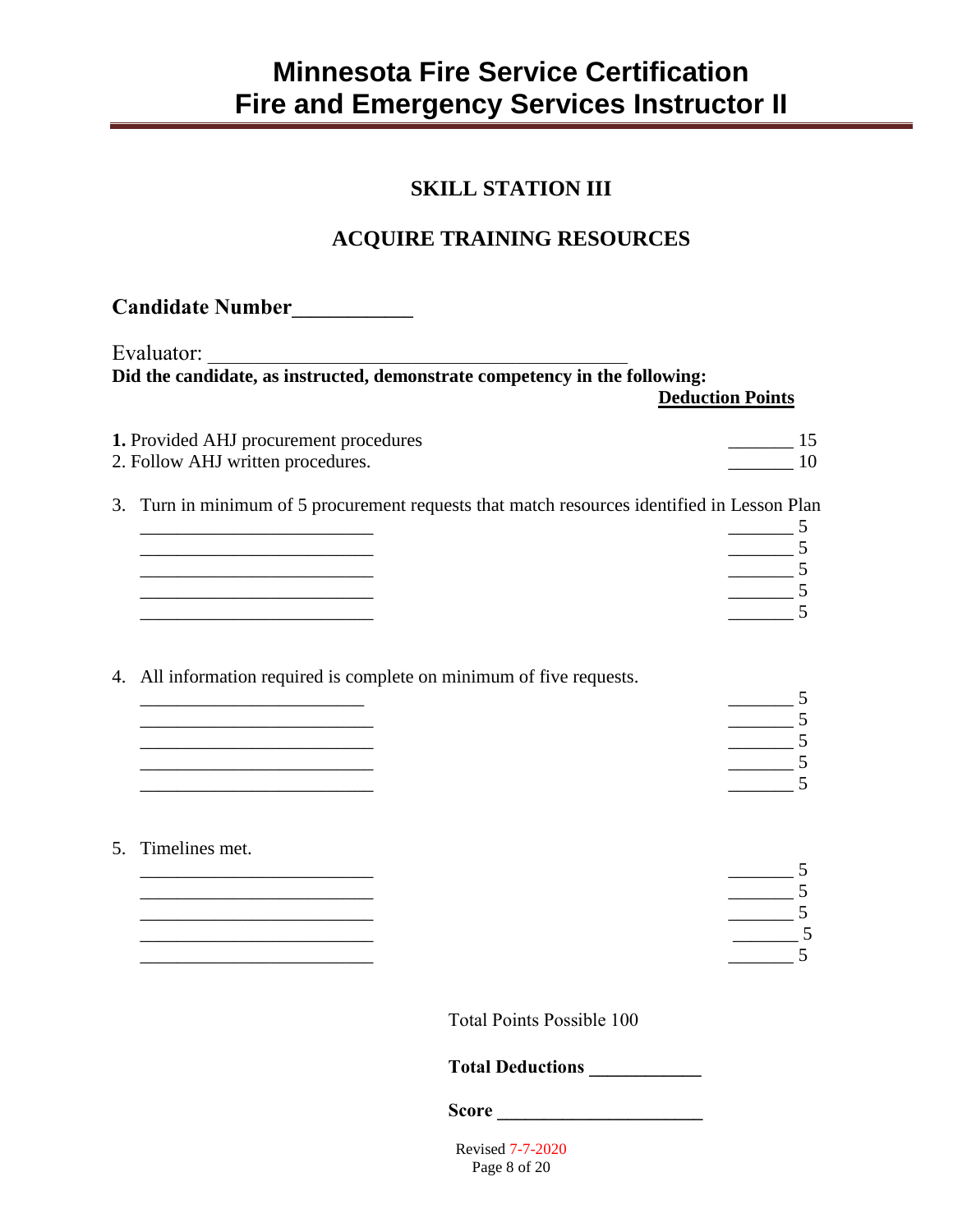### **SKILL STATION IV**

### **SCHEDULE AND CONDUCT A CLASS**

#### **Reference: NFPA 1041 2019 Edition 5.2.2, 5.2.2 (b), 5.4.2, & 5.4.2 (b), 5.4.3**

Assign instructional sessions, given AHJ scheduling policy, instructional resources, staff, facilities and timeline for delivery, so that the specified sessions are delivered according to department policy. (5.2.2)

Conduct a class using the lesson plan that the instructor has prepared for Skill Station 1 and that involves the utilization of multiple teaching methods and techniques, given a topic and a target audience, so that the lesson is delivered in a safe and effective manner and the objectives are achieved. (5.4.2)

Please read to examinees and ask if they understand what they are expected to do.

#### **Evaluation Parameters**

In this performance examination station you are expected to, select resources, staff, and facilities for specified instructional sessions, as well as facilitate instructional session, apply student-centered delivery, use and evaluate instructional technology tools, evaluation techniques and resources. You are to utilize a specialized training scenario and include four (4) different teaching methods/ techniques in the delivery of your class.

#### **Performance Outcomes**

- 1. Provide copy of department policies regarding training requirements and written evidence (training schedule, email, memo to personnel) of class being scheduled.
- 2. You have to, as well as your Instructor Team deliver a portion of your lesson plan to a group of firefighters.
- 3. During that instructional period you are to use at least four (4) different teaching methods/techniques so that the lesson objectives are achieved and there is a smooth transition between the different methods/techniques.

Student provides:

Department Policies/Procedures regarding scheduling of training session. Documentation of scheduling per Department/AHJ and it is posted in advance. Ensure all the needs outlined in Stations 1 and 3 for conducting the class are provided.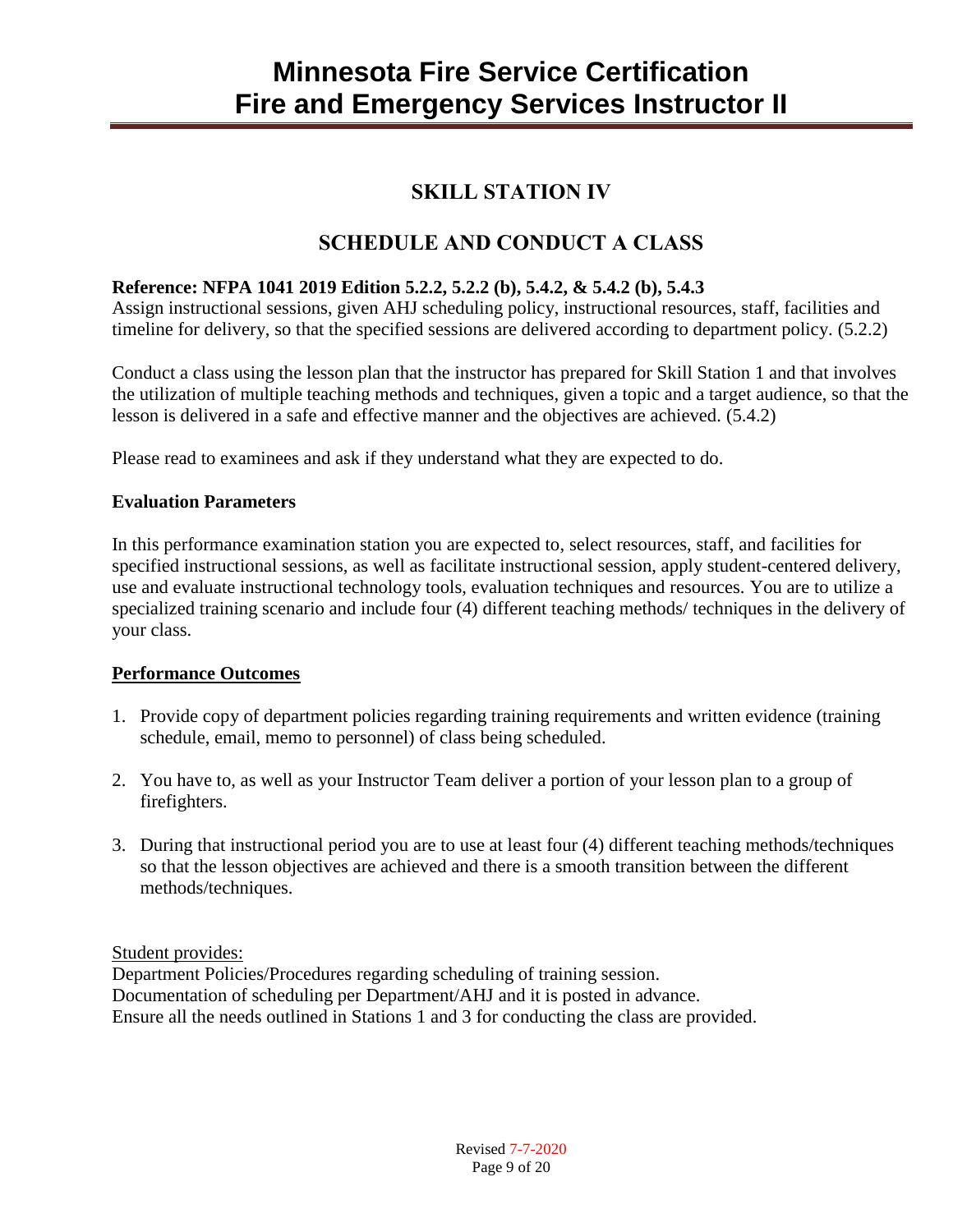### **SKILL STATION IV**

## **SCHEDULE & CONDUCT A CLASS**

Evaluator: \_\_\_\_\_\_\_\_\_\_\_\_\_\_\_\_\_\_\_\_\_\_\_\_\_\_\_\_\_\_\_\_\_\_\_\_\_\_\_\_\_\_\_\_\_

Did the candidate, as instructed, demonstrate competency in the following:

#### **Deduction Points**

| 1. |             | <b>Scheduling Instructional Session</b>                                             |      |
|----|-------------|-------------------------------------------------------------------------------------|------|
|    |             | a. Provided Department/AHJ policy                                                   | 10   |
|    |             | b. Provide documentation of scheduling class                                        | 10   |
| 2. |             | Use the Following Teaching Methods                                                  |      |
|    |             | a. Lecture Method                                                                   | 10   |
|    | $h_{\cdot}$ | <b>Illustration Method</b>                                                          | 10   |
|    |             | <b>Demonstration Method</b>                                                         | 10   |
|    | d.          | <b>Discussion Method</b>                                                            | 10   |
| 3. |             | <b>Transition Smoothly Between Methods:</b>                                         |      |
|    |             | a. Method a to Method b                                                             | 10   |
|    |             | b. Method b to Method c                                                             | 10   |
|    |             | c. Method c to Method d                                                             | 10   |
| 4. |             | <b>Followed Lesson Plan Objectives</b>                                              | 10   |
| 5. |             | All the needs outlined in Stations 1 and 3 for conducting the<br>class are provided | Fail |
| 6. |             | Include Safety Considerations (Critical Criteria)                                   | Fail |
|    |             | <b>Total Points Possible 100</b>                                                    |      |

### **Total Deductions \_\_\_\_\_\_\_\_\_\_\_\_**

**Score \_\_\_\_\_\_\_\_\_\_\_\_\_\_\_\_\_\_\_\_\_\_**

Revised 7-7-2020 Page 10 of 20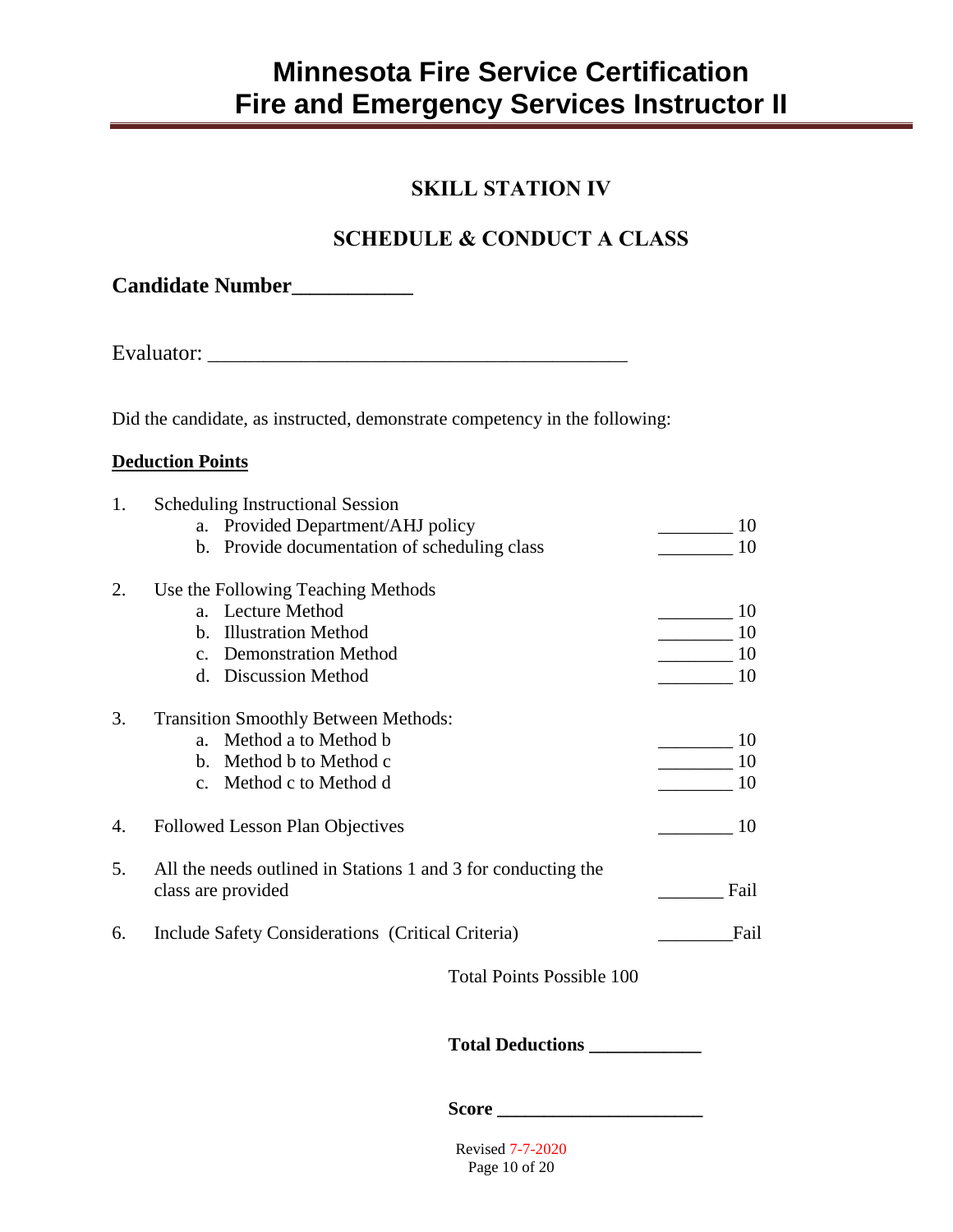## **SKILL STATION V**

## **SUPERVISE OTHER INSTRUCTORS AND STUDENTS**

#### **Reference: NFPA 1041 2019 Edition 5.4.3, & 5.4.3 (b)**

Supervise other instructors and students during training, given a specialized training scenario so that applicable safety standards and practices are followed and instructional goals are met.

#### **Supervise Other Instructors and Students during Training**

Please read to examinees and ask if they understand what they are expected to do.

#### **Evaluation Parameters**

**Note:** For this performance station you will supervise and observe an instructor(s) giving a portion of your lesson plan (Skill Station #1)

In this performance examination station you are expected to demonstrate your ability to conduct a safety briefing, communicate effectively, and implement an incident management system.

#### **Performance Outcomes**

- 1. For this station, you will supervise assistant instructor(s) conducting a skill portion of the lesson plan.
- 2. Smooth hand off / transition between Lead Instructor and Assistant Instructor(s).
- 3. You will see that the people setting up the station do it in a safe manner.
- 4. You will see that equipment used is in a safe and usable condition.
- 5. You will check to see the layout is safe for the examinees.
- 6. You will see that the examinees perform in a safe manner.
- 7. All information you have relating to the situation, you will process through the proper ICS channels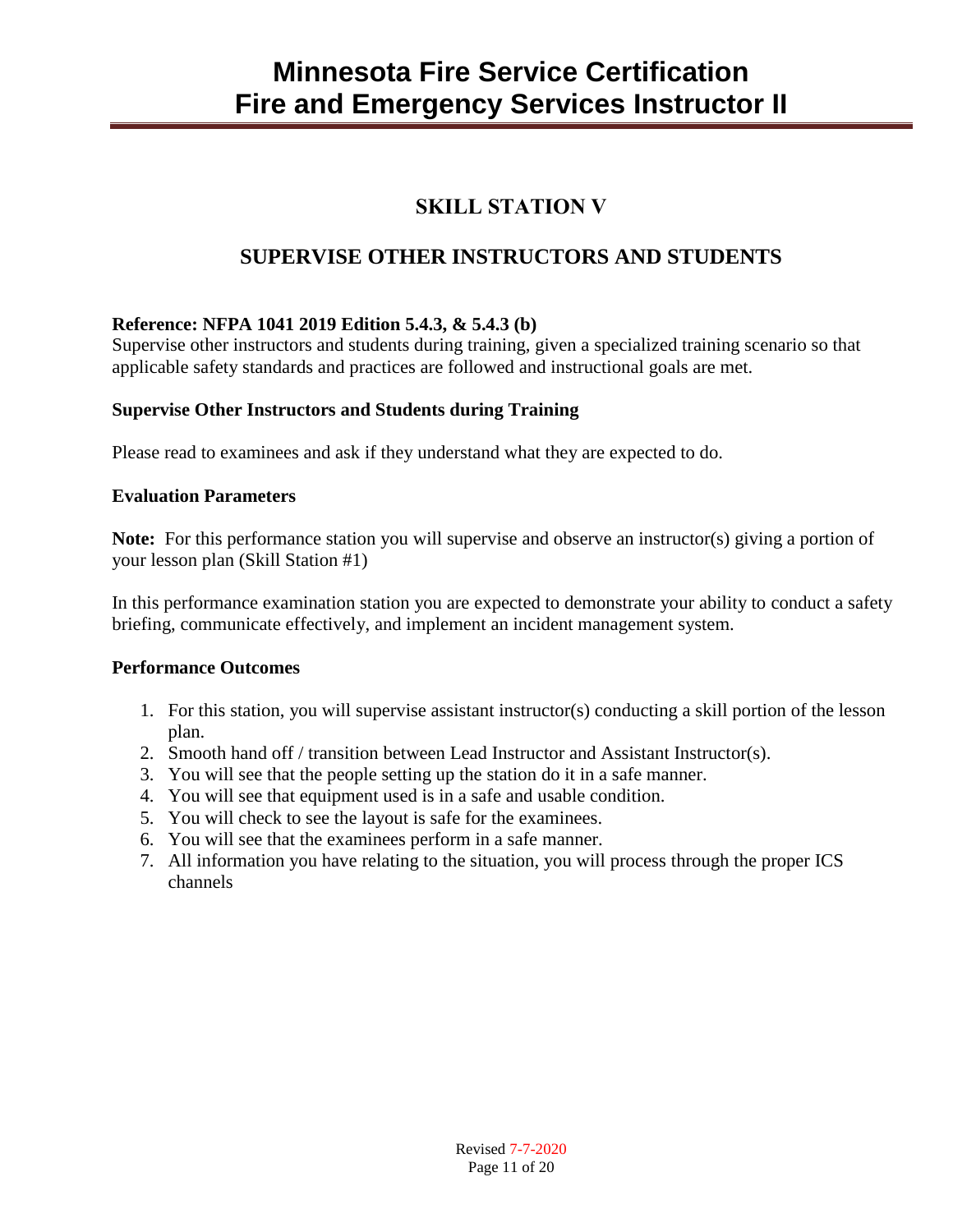## **SKILL STATION V**

## **SUPERVISE OTHER INSTRUCTORS**

**Candidate Number\_\_\_\_\_\_\_\_\_\_\_\_\_**

Evaluator: \_\_\_\_\_\_\_\_\_\_\_\_\_\_\_\_\_\_\_\_\_\_\_\_\_\_\_\_\_\_\_\_\_\_\_\_\_\_\_\_\_\_\_\_\_

Did the candidate, as instructed, demonstrate competency in the following:

#### **Deduction Points**

| 1. | Supervise other instructors and students setting up the<br>station in a safe manner.                    | 15   |
|----|---------------------------------------------------------------------------------------------------------|------|
| 2. | Smooth hand off / transition between Lead Instructor and<br>Assistant Instructor(s).                    | 15   |
| 3. | Supervise Equipment used is in a safe and usable condition                                              | 15   |
| 4. | Ensure that environment is safe for the students.                                                       | 15   |
| 5. | Supervise Instructors and students such that they<br>perform in a safe manner.                          | 10   |
| 6. | All information is processed through the proper ICS Channels.                                           | 10   |
| 7. | People Handling skills                                                                                  | 10   |
| 8. | (Corrections, suggestions made during class)<br>Supervisor indicates they will be evaluating instructor | 10   |
| 9. | Includes Safety Briefing (Critical Factor)                                                              | Fail |

Total Points Possible 100

**Total Deductions \_\_\_\_\_\_\_\_\_\_\_\_**

**Score \_\_\_\_\_\_\_\_\_\_\_\_\_\_\_\_\_\_\_\_**

Revised 7-7-2020 Page 12 of 20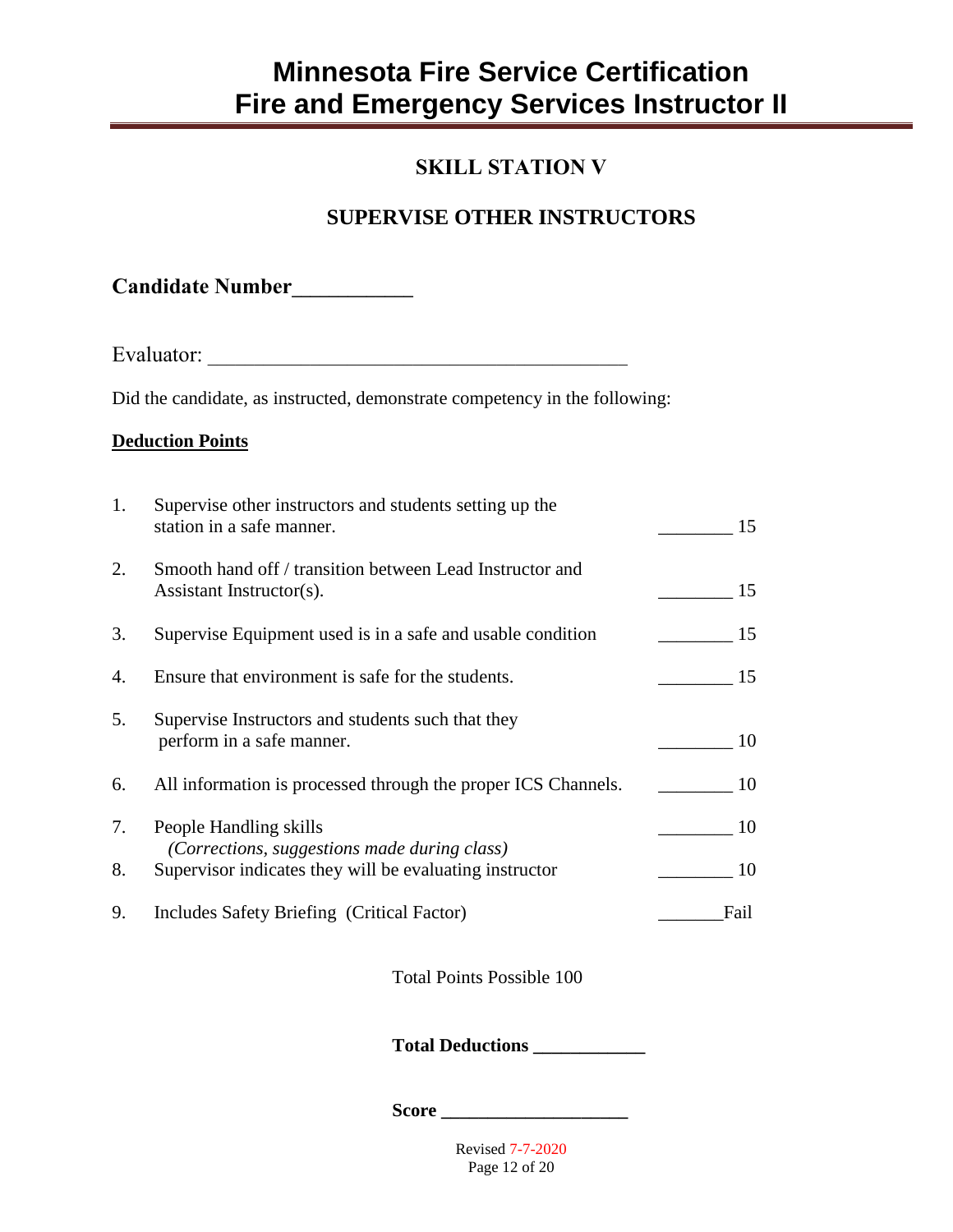### **SKILL STATION VI**

## **DEVELOP STUDENT EVALUATION INSTRUMENT**

#### **Reference: NFPA 1041 2019 Edition 5.5.2 & 5.5.2 (b)**

Develop student evaluation instruments, given learning objectives, learners' characteristics, and training goals, so that the evaluation instrument measures if the student has achieved the learning objectives.

This station requires that the examinee performs the requirements prior to the practical test and provide the required documents to the examiner.

#### **Evaluation Parameters**

You will construct and assemble a student evaluation instrument, so that the evaluation instrument determines if the student has achieved the learning objectives. The instrument evaluates performance in an objective, reliable, and verifiable manner and that the instrument is bias-free to any audience or group. You will be given the learning objectives, audience characteristics and training goals.

#### **Performance Outcomes**

- 1. You will develop a student evaluation instrument (test) for your submitted lesson plan. (Station #1)
- 2. The learning objectives match the learning objectives for your lesson plan. (Station #1)
- 3. The goal of this student evaluation instrument is to be sure the student understands the information and is able to perform the skills in your presentation.
- 4. The audience will be the class indicated in your lesson plan. This student evaluation instrument shall evaluate the student's performance in an objective, reliable and verifiable manner.
- 5. This student evaluation instrument shall be bias-free.

Student provides:

1. You will develop a student evaluation instrument (test) for your submitted lesson plan. (Station #1)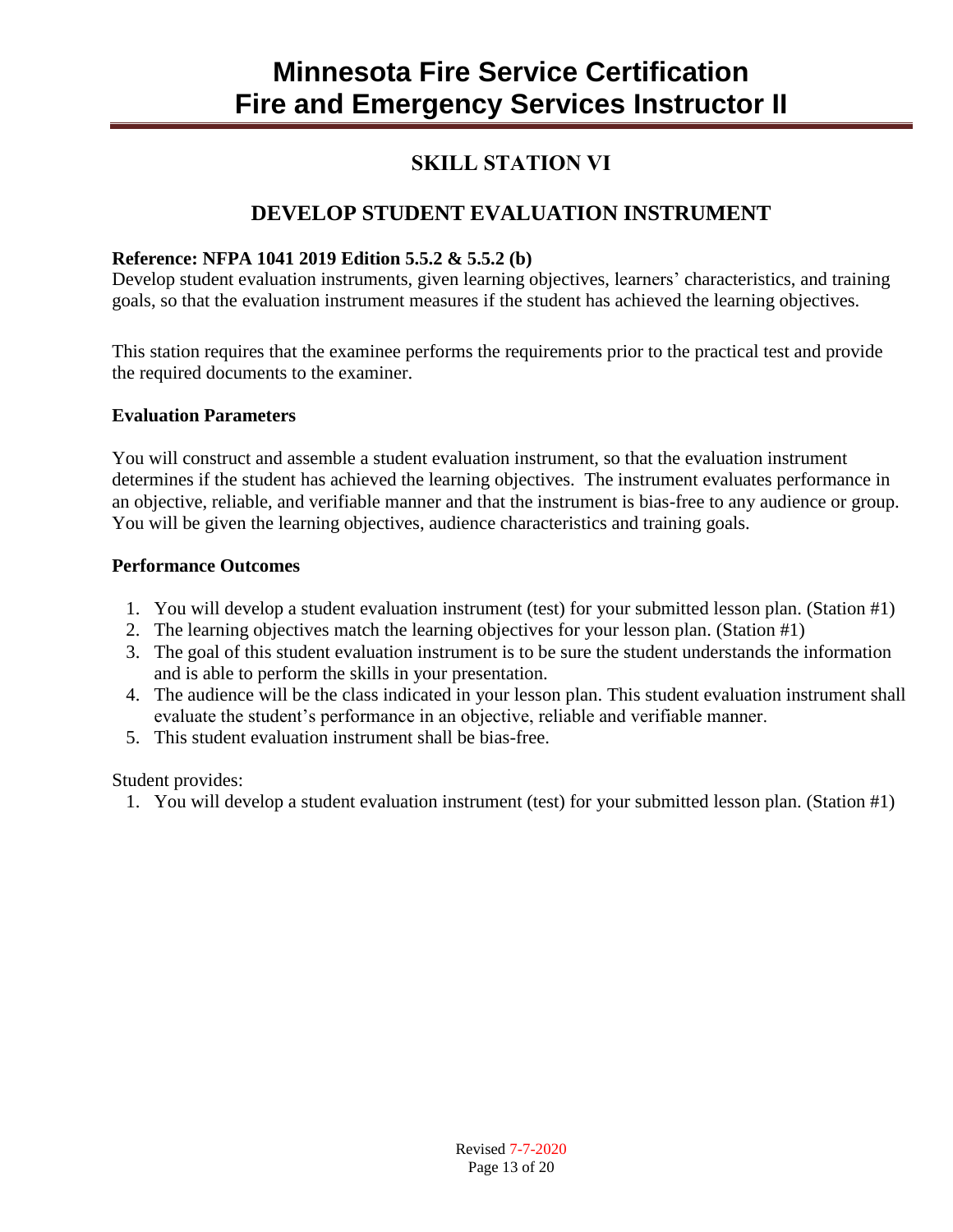### **SKILL STATION VI**

## **DEVELOP STUDENT EVALUATION INSTRUMENT**

|    | Candidate Number                                                                                                      |                |
|----|-----------------------------------------------------------------------------------------------------------------------|----------------|
|    |                                                                                                                       |                |
|    | Did the candidate, as instructed, demonstrate competency in the following:                                            |                |
|    | <b>Deduction Points</b>                                                                                               |                |
| 1. | Evaluation Instrument assesses learning objective(s) outlined<br>in Station 1                                         | 15             |
| 2. | Instrument meets Department/AHJ training goals as outlined<br>in Station 1                                            | 10             |
| 3. | Determines if student has learned what is required by the objectives ________ 15<br>(Uses appropriate scoring system) |                |
| 4. | Designed for audience identified in Station I                                                                         | 10             |
| 5. | Evaluates performance objectively                                                                                     | $\frac{10}{2}$ |
| 6. | Evaluates performance reliably - uniformly                                                                            | 10             |
| 7. | Items are verifiable                                                                                                  | 10             |
| 8. | Instrument is bias-free                                                                                               | 10             |
| 9. | Identifies areas for Instructor to give student feedback                                                              | 10             |

Total Points Possible 100

**Total Deductions \_\_\_\_\_\_\_\_\_\_\_\_**

**Score \_\_\_\_\_\_\_\_\_\_\_\_\_\_\_\_\_\_\_\_\_\_**

Revised 7-7-2020 Page 14 of 20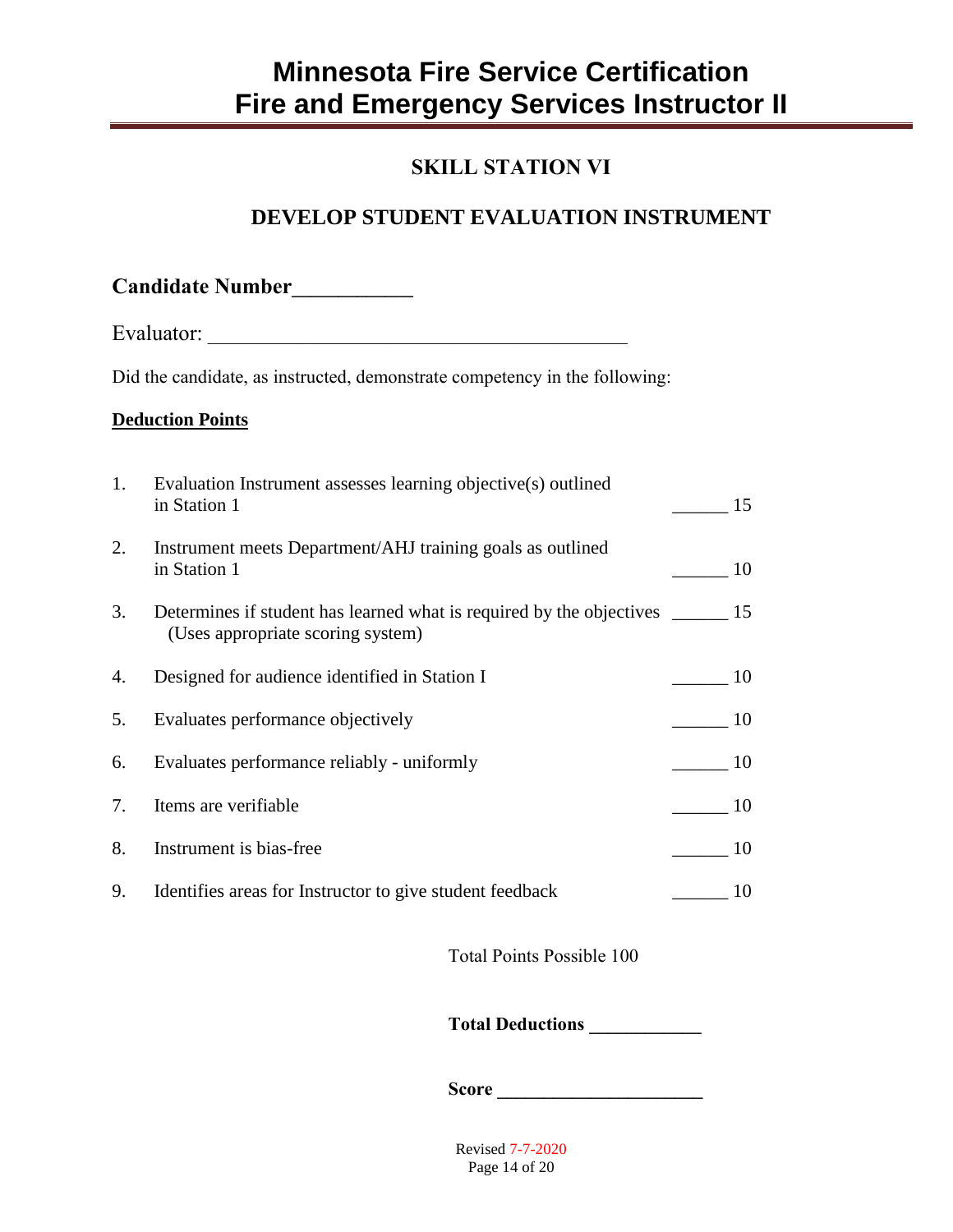### **SKILL STATION VII**

### **DEVELOP CLASS EVALUATION INSTRUMENT**

#### **Reference: NFPA 1041 2019 Edition 5.5.3 & 5.5.3 (b)**

Develop a class evaluation instrument, given AHJ policy and evaluation goals, so that students have the ability to provide feedback to the instructor on instructional methods, communication techniques, learning environment, course content, and student materials.

This station requires that the examinee performs the requirements **PRIOR** to the practical test and provide the required documents to the examiner.

#### **Evaluation Parameters**

You will develop a training session evaluation instrument, given agency policy and evaluation goals, so that the evaluation instrument provides student feed back to the instructor on instruction methods, communication techniques, learning environment, course content and student materials.

#### **Performance Outcomes**

- 1. You will develop a specific class evaluation instrument for your presentation.
- 2. Ensure class evaluation meets Evaluation Plan as outlined in Lesson Plan in Station 1
- 3. The class evaluation instrument will be constructed so the student feedback will cover the following items:
	- a. Instruction Methods
	- b. Communication Techniques
	- c. Learning Environment
	- d. Course Content
	- e. Student materials
- 4. Will follow Department/AHJ policy/procedure on evaluation instruments.

#### Students will provide:

- 1. Department/AHJ policy/procedure on evaluation instruments.
- 2. A specific class evaluation instrument for your presentation.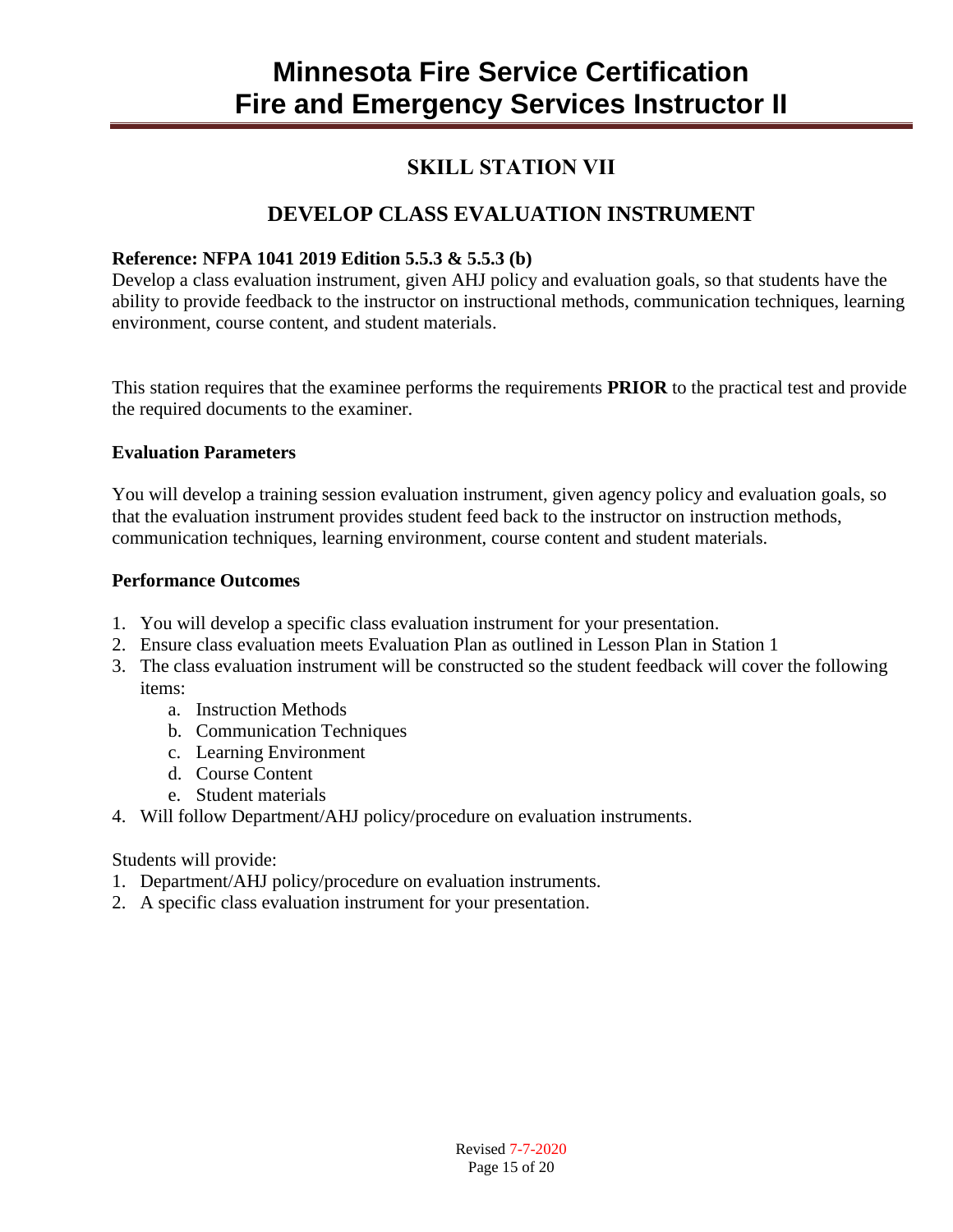### **SKILL STATION VII**

### **DEVELOP CLASS EVALUATION INSTRUMENT**

**Candidate Number\_\_\_\_\_\_\_\_\_\_\_\_**

Evaluator: \_\_\_\_\_\_\_\_\_\_\_\_\_\_\_\_\_\_\_\_\_\_\_\_\_\_\_\_\_\_\_\_\_\_\_\_\_\_\_\_\_\_\_\_\_

Did the candidate, as instructed, demonstrate competency in the following:

#### **Deduction Points**

| 1. Developed Course Evaluation Form                                                |                | 10   |
|------------------------------------------------------------------------------------|----------------|------|
| 2. Evaluation form identifies course objectives                                    |                | 10   |
| 3. Meets the Evaluation Plan outlined in Station 1                                 | 10             |      |
| 4. Provides Student Feedback on the 4 Instructional Methods<br>(Demonstration)     | 10             |      |
| 5. Provides Student Feedback on Communication Techniques                           |                | 10   |
| 6. Provides Student Feedback on Course Content                                     |                | - 10 |
| 7. Provides Student Feedback on Student Materials                                  |                | 10   |
| 8. Provides Student Feedback on the Learning Environment.                          | $\frac{10}{2}$ |      |
| 9. Provided Department/AHJ policy/procedure on evaluation instruments___________   |                | -10  |
| 10. Followed Department/AHJ Training Policy/Procedure<br>on evaluation instruments |                |      |
|                                                                                    |                | 10   |
|                                                                                    |                |      |

Total Points Possible 100

**Total Deductions \_\_\_\_\_\_\_\_\_\_\_\_**

Revised 7-7-2020 Page 16 of 20 **Score \_\_\_\_\_\_\_\_\_\_\_\_\_\_\_\_\_\_\_\_\_\_**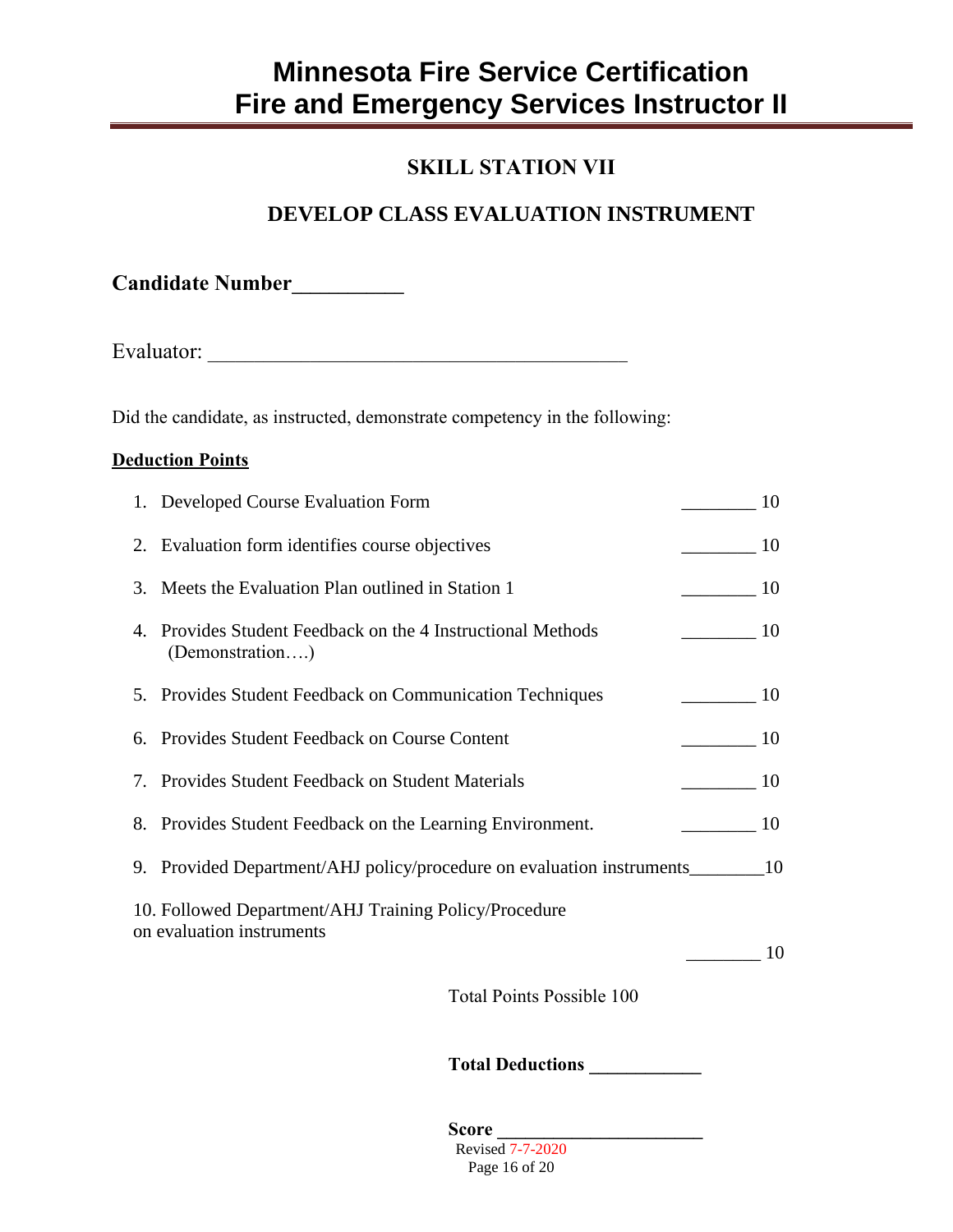### **SKILL STATION VIII**

#### **LEAD INSTRUCTOR EVALUATES INSTRUCTOR(S) Managing an Instruction Team**

#### **Reference: NFPA 1041 2019 Edition 5.2.6, 5.2.6 (b)**

Evaluate instructors, given an evaluation tool, AHJ policy, and objectives, so that the evaluation identifies areas of strengths and weaknesses, recommends changes in instructional style and communication methods and provides opportunity for instructor feedback to the evaluator.

#### **Evaluation Parameter:**

In this station you will provide instructor evaluation form, complete the form using observation techniques, coach and complete evaluation records, given your department's policy and your department's job performance requirements.

#### **Performance Outcomes**

- 1. Provides instructor evaluation form, that will be completed while observing other Instructors. (See JPR for requirements.)
- 2. Evaluation identifies areas of strength and weaknesses.
- 3. Recommends changes in instructional style and communication methods.
- 4. Provides opportunity for instructor feedback to the evaluator.
- 5. Lead Instructor uses student's and class evaluation to develop feedback for assistants.

#### **STUDENT TO BRING WITH THEM TO EXAMINATION SITE**

- 1. Your department's policy regarding evaluating instructors. (NOTE: If your department does not have a published policy/procedure create an appropriate policy/procedure.)
- 2. Your department's job performance requirements for instructors. (NOTE: If your department does not have a published policy/procedure create an appropriate policy/procedure.)
- 3. Provides instructor evaluation form for assistant instructors.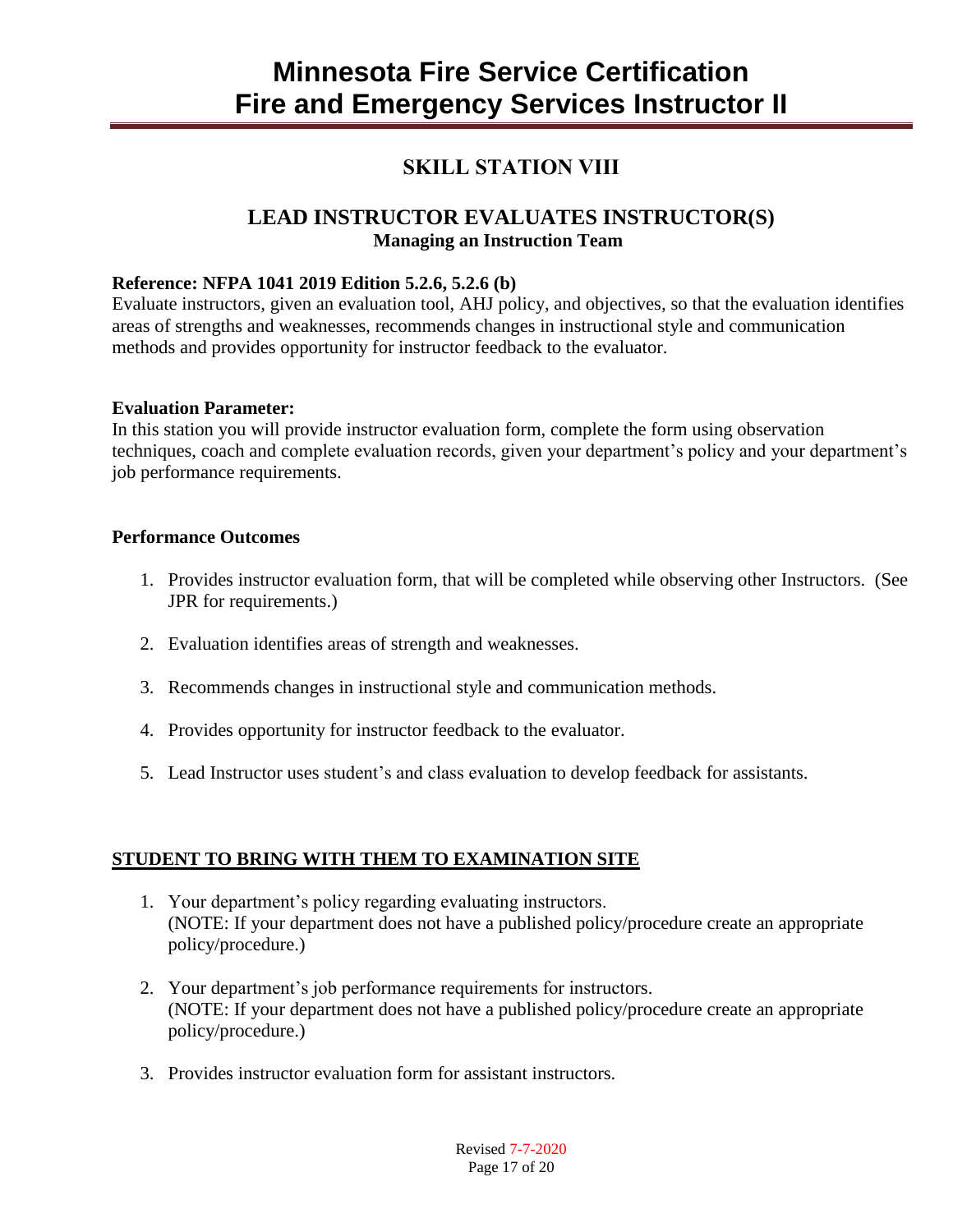### **SKILL STATION VIII**

## **EVALUATE INSTRUCTOR**

**Candidate Number\_\_\_\_\_\_\_\_\_\_\_\_\_**

Evaluator: \_\_\_\_\_\_\_\_\_\_\_\_\_\_\_\_\_\_\_\_\_\_\_\_\_\_\_\_\_\_\_\_\_\_\_\_\_\_\_\_\_\_\_\_\_

Did the candidate, as instructed, demonstrate competency in the following:

#### **Deduction Points**

| 1. | Provided policy/procedure regarding evaluating instructors                                                                                                                                                                                      | 10             |
|----|-------------------------------------------------------------------------------------------------------------------------------------------------------------------------------------------------------------------------------------------------|----------------|
| 2. | Provided job performance requirements for instructors                                                                                                                                                                                           | - 10           |
| 3. | Provided instructor evaluation form for assistant instructor                                                                                                                                                                                    | 15             |
| 4. | Once form is completed, did the candidate accurately<br>Identify areas of strengths and weaknesses<br>Recommend changes in instructional style<br>Recommend changes is communication<br>Provide additional feedback to enhance student learning | 10<br>10<br>10 |
| 5. | Feedback to instructor provided accurate coaching opportunities based on observation 15                                                                                                                                                         |                |
| 6. | Utilizes professional interpersonal skills                                                                                                                                                                                                      | 10             |
| 7. | Ensure the Assistant Instructor(s) performed the class following safety protocols.<br>(Corrected Assistant in real time if not following safety protocols.)                                                                                     | Fail           |

Total Points Possible 100

**Total Deductions \_\_\_\_\_\_\_\_\_\_\_\_**

**Score \_\_\_\_\_\_\_\_\_\_\_\_\_\_\_\_\_\_\_\_\_\_**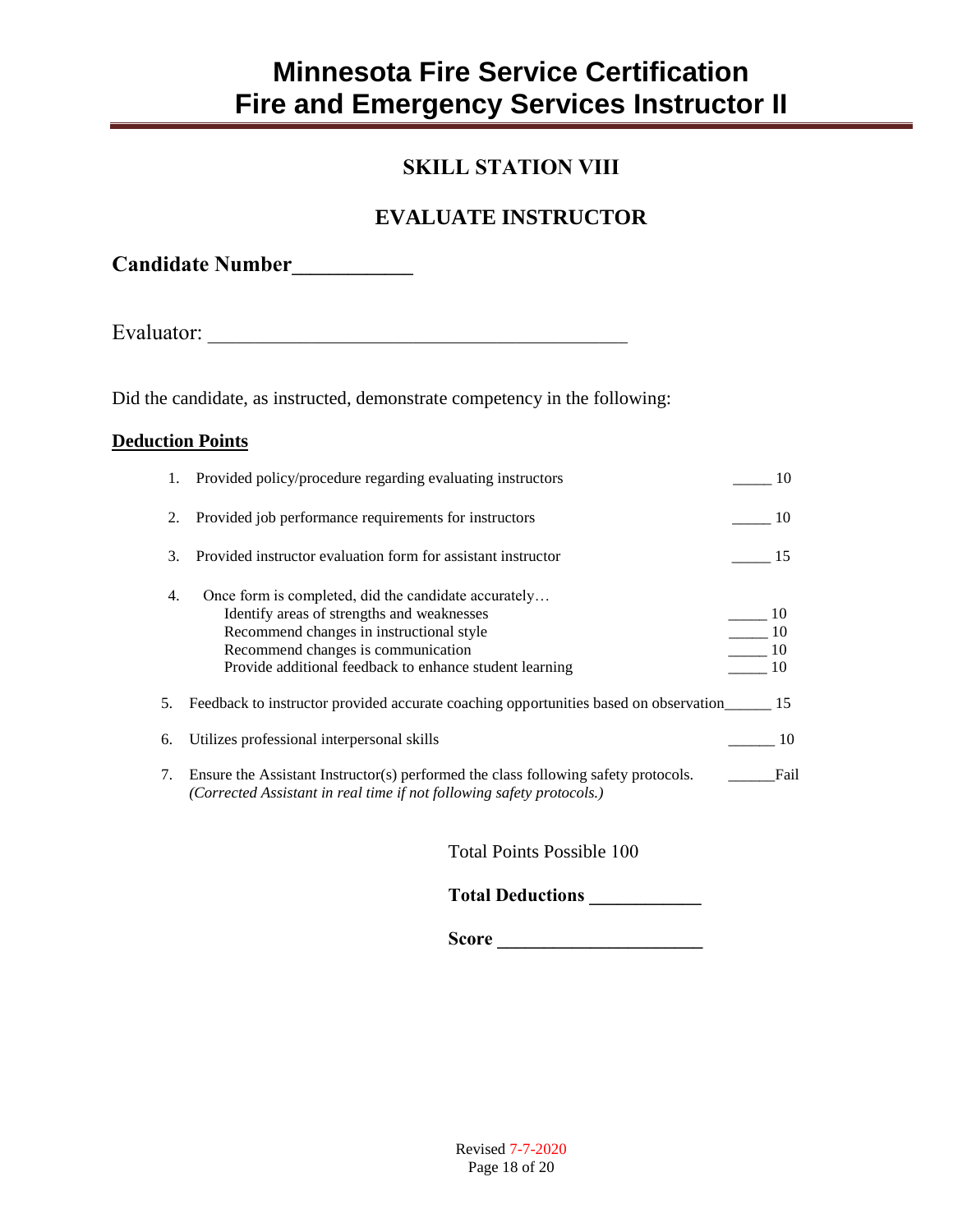### **SKILL STATION IX**

## **COORDINATE TRAINING RECORD KEEPING**

#### **Reference: NFPA 1041 2019 Edition 5.2.5, & 5.2.5(b)**

Manage training record-keeping, given training records, AHJ policy/procedure, and training activity, so that all AHJ and legal requirements (including data privacy requirements) are met.

#### **Evaluation Parameter:**

In this station you will manage your department's training record keeping given your department's training forms and your department policy regarding training records for your chosen course.

#### **Performance Outcomes**

- 1. Your department's training record keeping requirements are met.
- 2. The legal requirements are met. (Including data privacy requirements.)

#### **STUDENT TO SUBMIT TO THE CERTIFICATION OFFICE BEFORE THE EXAMINATION**

- 1. Your department's policy/procedure regarding training record keeping including Data privacy requirements OSHA requirements/continuing education requirements (NOTE: If your department does not have a published policy/procedure create an appropriate policy/procedure.)
- 2. Your department's training forms. (NOTE: If your department does not have a form create an appropriate form.)
- 3. A sample of the record keeping you have performed.